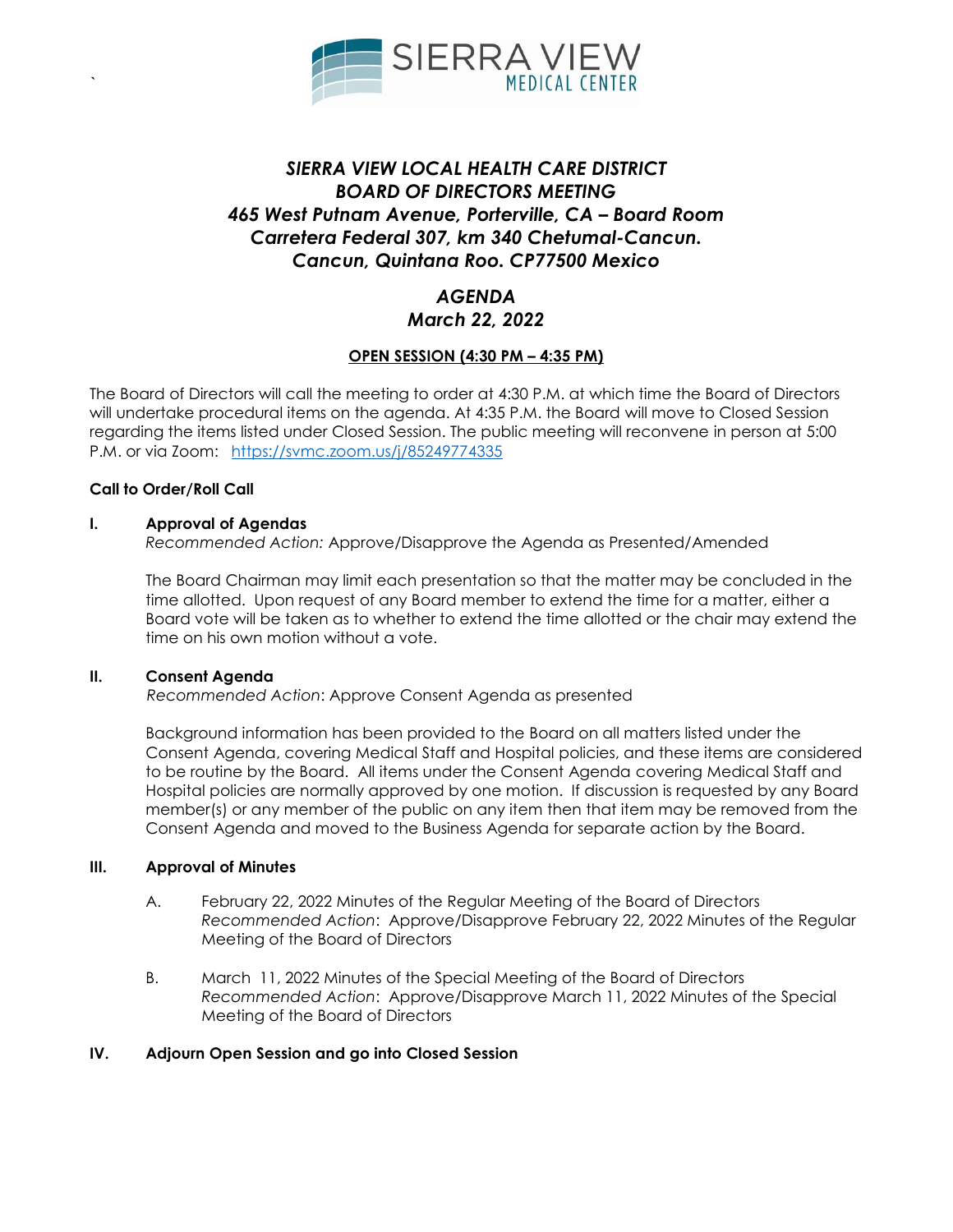

# *SIERRA VIEW LOCAL HEALTH CARE DISTRICT BOARD OF DIRECTORS AGENDA March 22, 2022*

### **CLOSED SESSION**

As provided in the Ralph M. Brown Act, Government Code Sections 54950 et seq., the Board of Directors may meet in closed session with members of the staff, district employees and its attorneys. These sessions are not open to the public and may not be attended by members of the public. The matters the Board will meet on in closed session are identified on the agenda or are those matters appropriately identified in open session as requiring immediate attention and arising after the posting of the agenda. Any public reports of action taken in the closed session will be made in accordance with Gov. Code Section 54957.1

#### **V. Closed Session Business**

- A. Pursuant to Evidence Code Sections 1156 and 1157.7; Health and Safety Code Section 32106(b): Chief of Staff Report (15 minutes)
- B. Pursuant to Evidence Code Sections 1156 and 1157.7; Health and Safety Code Section 32106(b):
	- 1. Evaluation Quality of Care/Peer Review/Credentials (5 minutes)
	- 2. Quality Division Update –Quality Report (10 minutes)
- C. Pursuant to Gov. Code Section 54962; Health and Safety Code Section 32106(b): Discussion Regarding Trade Secrets, Pertaining to Service (1 Item). Estimated Date of Disclosure – June 2024 (Time Limit – 20 minutes)
- D. Pursuant to Gov. Code Section 54956.9(d)(2), Conference with Legal Counsel about recent work product (b)(1) and (b)(3)(F): significant exposure to litigation; privileged communication (2 Items) (Time Limit – 20 minutes)
- E. Pursuant to Gov. Code Section 54956.9, Exposure to Potential Litigation (d)(2): Conference with Legal Counsel. Pursuant to Evidence Code Sections 1156 and 1157, 1157.7; Health and Safety Code Section 32106(b) and Health and Safety Code Section 32155 (Time Limit – 1 hour)

To the extent items on the Closed Session Agenda are not completed prior to the scheduled time for the Open Session to begin, the items will be deferred to the conclusion of the Open Session Agenda.

#### **VI. Adjourn Closed Session and go into Open Session**

#### **OPEN SESSION**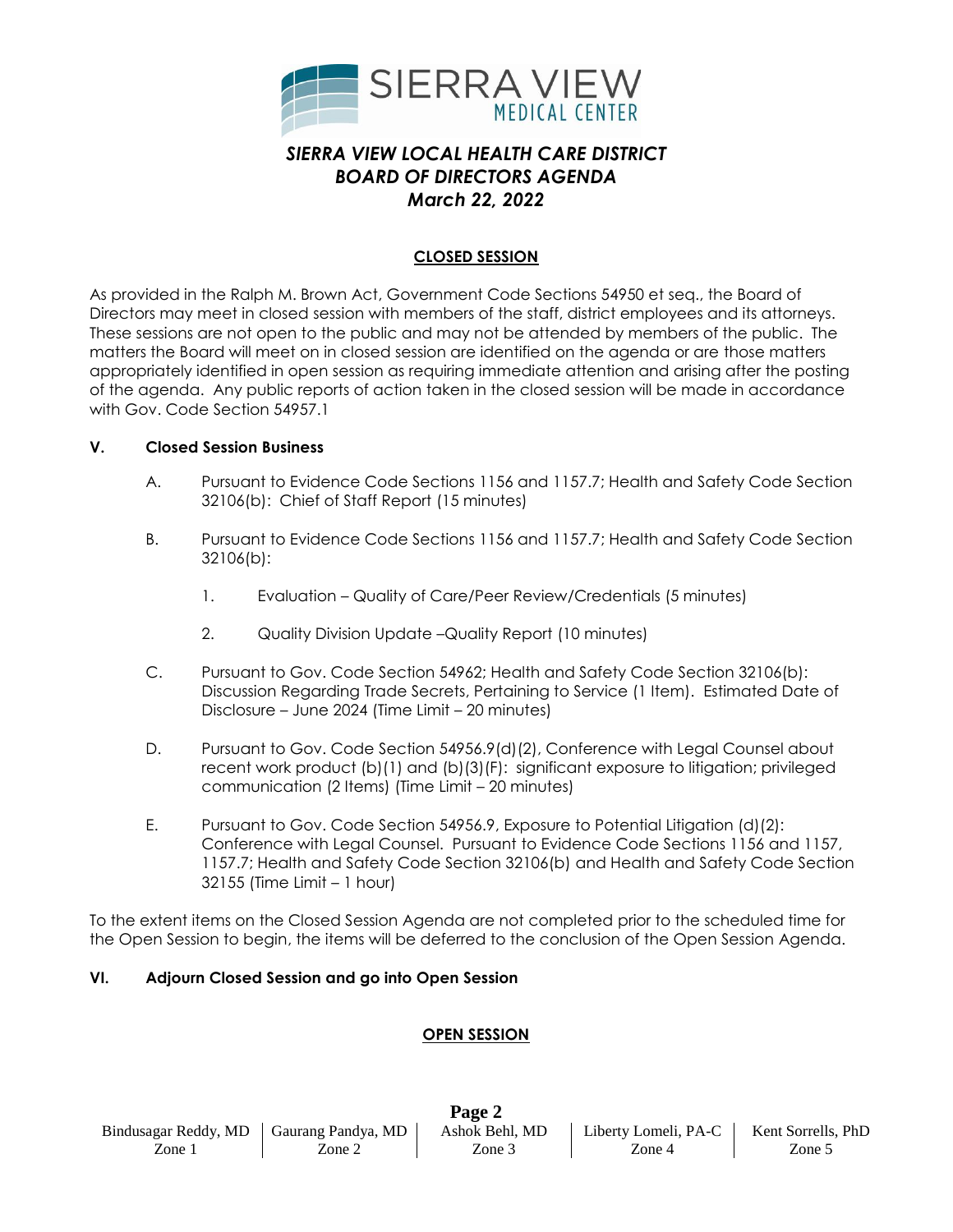

# *SIERRA VIEW LOCAL HEALTH CARE DISTRICT BOARD OF DIRECTORS AGENDA March 22, 2022*

### **VII. Closed Session Action Taken**

Pursuant to Gov. Code Section 54957.1; Action(s) to be taken Pursuant to Closed Session Discussion

- A. Chief of Staff Report *Recommended Action*: Information only; no action taken
- B. Quality Review
	- 1. Evaluation Quality of Care/Peer Review/Credentials *Recommended Action*: Vote to Approve/Disapprove
	- 2. Quality Division Update –Quality Report *Recommended Action*: Approve/Disapprove
- C. Discussion Regarding Trade Secret *Recommended Action*: Approve/Disapprove
- D. Conference with Legal Counsel about recent work product *Recommended Action*: Information only; no action taken
- E. Conference with Legal Counsel *Recommended Action*: Action taken at Board's discretion.

## **VIII. Public Comments**

Pursuant to Gov. Code Section 54954.3 - NOTICE TO THE PUBLIC - At this time, members of the public may comment on any item not appearing on the agenda. Under state law, matters presented under this item cannot be discussed or acted upon by the Board at this time. For items appearing on the agenda, the public may make comments at this time or present such comments when the item is called. Any person addressing the Board will be limited to a maximum of three (3) minutes so that all interested parties have an opportunity to speak with a total of thirty (30) minutes allotted for the Public Comment period. Please state your name and address for the record prior to making your comment.

#### **IX. Hospital CEO Report**

#### **X. Business Information Items**

## A. **Graduate Medical Education Report**

*Recommended Action:* Information only; no action taken

| Page 3                                    |        |                |                      |                    |
|-------------------------------------------|--------|----------------|----------------------|--------------------|
| Bindusagar Reddy, MD   Gaurang Pandya, MD |        | Ashok Behl, MD | Liberty Lomeli, PA-C | Kent Sorrells, PhD |
| Zone 1                                    | Zone 2 | Zone 3         | Zone 4               | Zone 5             |